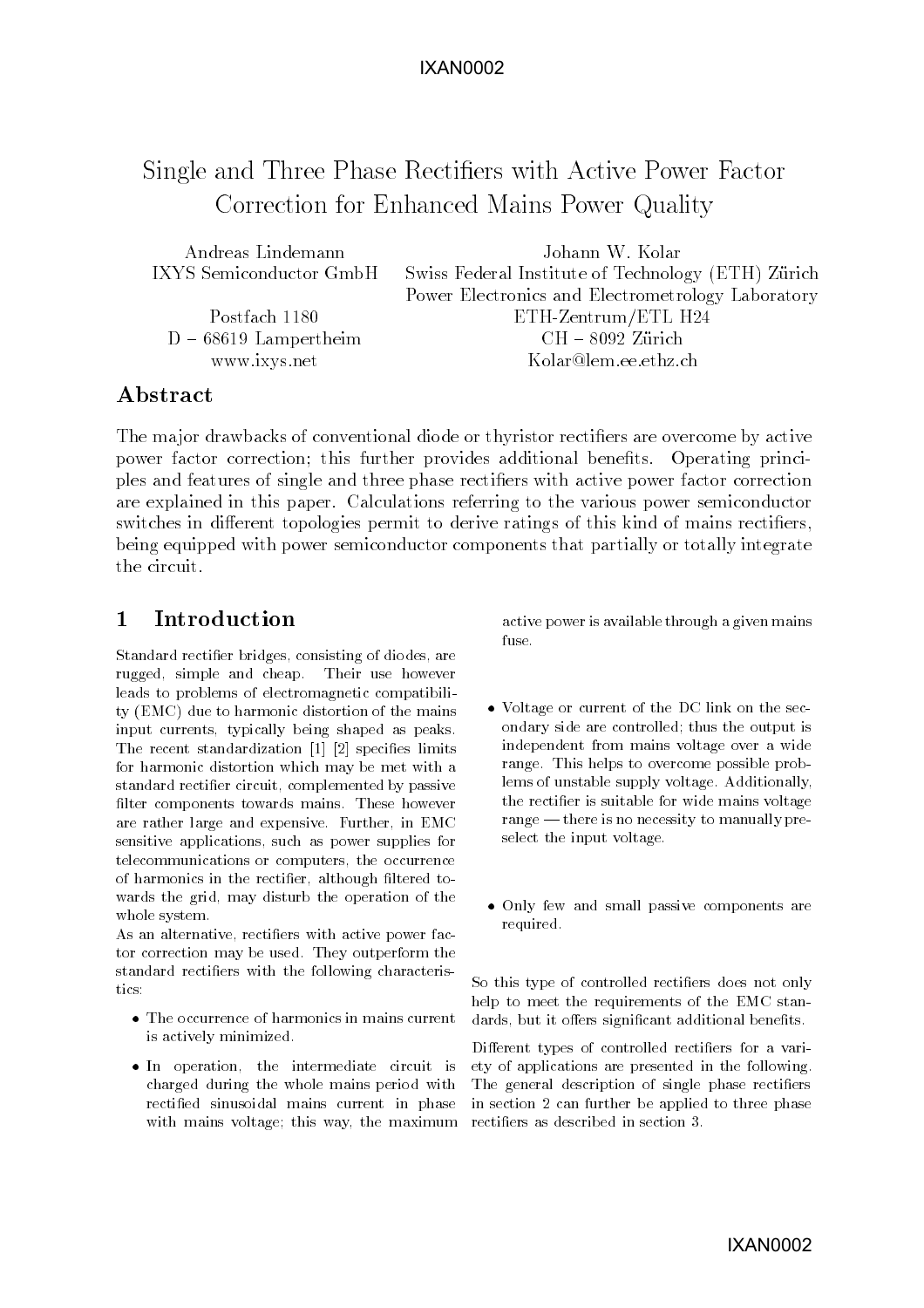## $\overline{2}$ Single Phase Power Factor  $\frac{1-w(1)}{10A}$ Correction

#### 2.1Mode of Operation

The schematic of a single phase rectifier with power factor correction in boost topology is shown in figure 1. Its operation is discussed with reference to figures 2 and 3:



Figure 1: schematic of single phase rectifier with power factor correction



Figure 2: typical input waveforms of single phase rectier with power factor correction  $(P_n = U_n \cdot I_n = 3600W)$ 

Figure 2 depicts the waveforms of mains voltage  $u_n(t)$  (solid) and mains current  $i_n(t)$  (dotted). Due to the  $-$  ideally  $-$  sinusoidal shape of current  $i_n(t)$ , there would be no harmonic content; furthermore, the phase angle zero between mains voltage  $u_n(t)$  and current  $i_n(t)$  avoids the occurrence of first harmonic reactive power. At the same rectified power, the power factor corrected rectifier's mains input current has a signicantly lower amplitude and RMS value compared to a standard rectifier's.

On the secondary of the diode bridge according



Figure 3: typical boost chopper waveforms of single phase rectier with power factor correction  $(P_n = U_n \cdot I_n = 3600W)$ 

to figure 1, the previously negative half-waves of voltage and current ideally have been folded to the first quadrant according to:

$$
u_d(t) = |u_n(t)| \tag{1}
$$

$$
i_d(t) = |i_n(t)| \tag{2}
$$

Finally figure 3 depicts current waveforms taken at the chopper in a magnied time interval: The solid line represents the command variable  $i_w(t)$  for the boost chopper's input current  $i_d(t)$ ; the slightly rising slope corresponds to a section of the sinusoidal half-wave of the rectified input current  $i_d(t)$  according to figure 2 and equation 2. This desired waveform is approximated by the boost chopper, composing the sinusoidal half-waves of  $i_d(t)$  according to  $i_d(t) = i_T(t) + i_Z(t)$ . The boost chopper's pulse pattern is documented below the time axis of figure 3: When the transistor  $T$  is turned on, it will carry a current  $i_T(t)$  according to the broken line; current rises, because the voltage  $u_d(t)$  is applied to the inductor <sup>L</sup> which will further magnetize. Having turned the transistor  $T$  off, the diode  $D_{11}$  will turn on and thus cause the inductor to demagnetize by a decreasing current  $i_Z(t)$  (dotted) into the intermediate circuit, with the voltage of intermediate circuit being larger than rectified mains voltage at any time  $U_Z > u_d(t)$ . This way, the sum  $i_d(t) = i_T(t) + i_Z(t)$  represents a waveform with an average value according to the desired sinusoidal current  $i_w(t)$  and an additional triangular ripple due to boost chopper operation.

The latter's switching frequencies typically are in the range of  $50kHz \leq f_T \leq 100kHz$ , which minimizes size and cost of the inductor  $L$  and possible additional filter components. The control method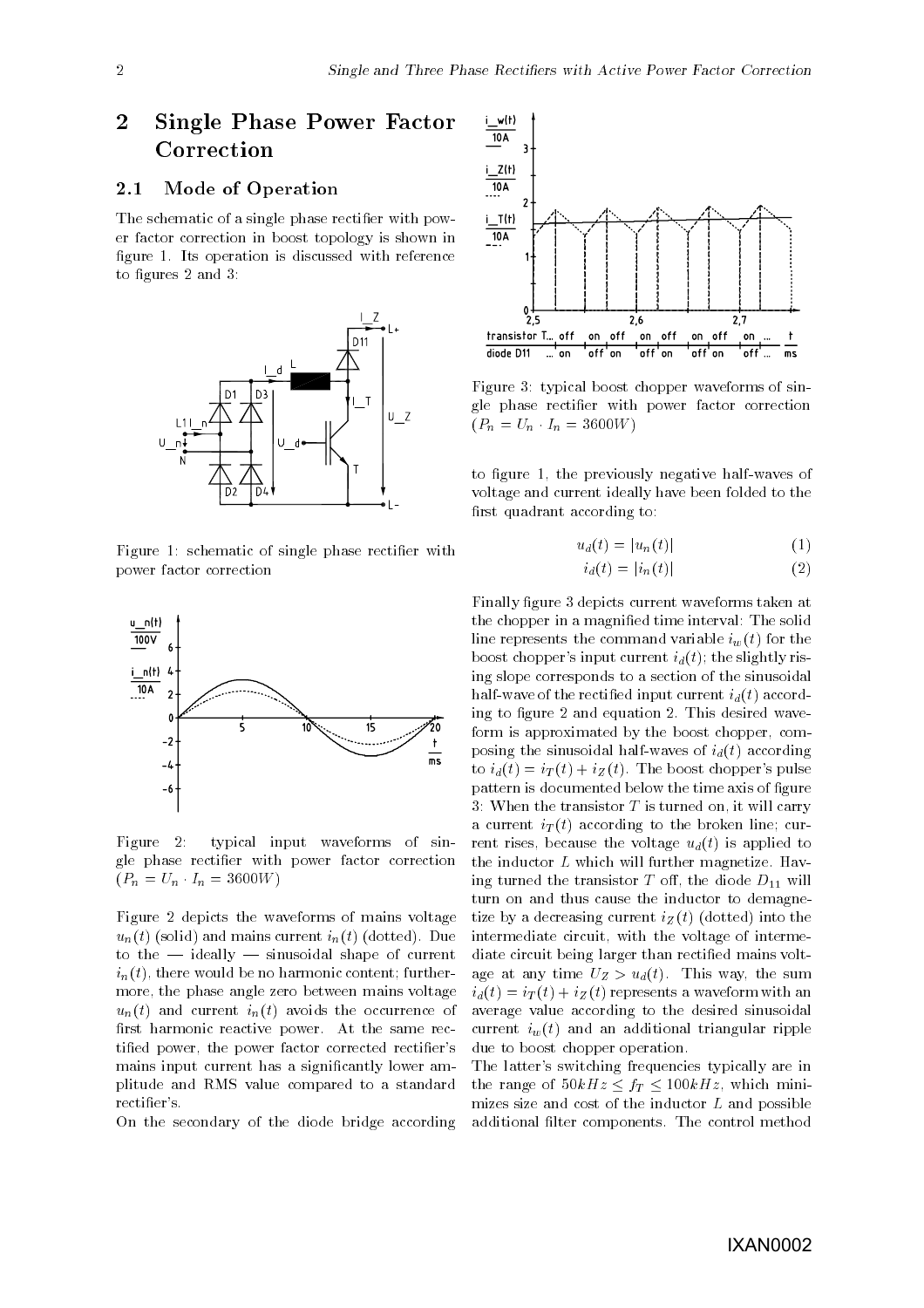for this kind of power factor corrected rectifiers is implemented in a variety of integrated circuits, which significantly faciliates the formers' design  $$ see for example [3] [4] [5].

#### 2.2 Calculation of Power Semiconductor Ratings

While the voltage ratings are determined by the operating voltage on primary and secondary side and the circuit, the current ratings depend on the power losses in operation as previously described; they may not lead to a junction temperature exceeding the maximum allowable value:

Conduction losses are caused by the forward voltage drop when the power semiconductor switch has been turned on:

$$
P_C = U_{forward}(I) \cdot I \tag{3}
$$

where I is the current carried and  $U_{forward}$  is the current dependant forward voltage drop.

Switching losses occur during the transients, where voltage across the switch  $u(t)$  rises and current through the switch  $i(t)$  falls or vice versa; assuming the switching operation to start at  $t_0$  and to last for  $t_{on/off}$  leads to:

$$
E_{on/off} = \left| \int_{t_0}^{t_0 + t_{on/off}} u(t) \cdot i(t) \cdot dt \right| \qquad (4)
$$

Neglecting blocking and control losses, total power losses, averaged over one period of switching frequency which is assumed to be constant, are given by:

$$
P_V = P_C \cdot a + f_T \cdot (E_{on} + E_{off}) \tag{5}
$$

where  $f_T$  is the switching frequency and a with  $0 \le a \le 1$  the duty cycle — the device is turned on for  $\frac{1}{f_T}$ . Average power loss during one mains period thus approximately is

$$
\overline{P}_V = \frac{f_n}{f_T} \cdot \sum_{i=1}^{\frac{f_T}{f_n}} P_{Vi} \tag{6}
$$

where  $P_{Vi}$  are the losses in the i-th interval of switching frequency  $f_T$  within one mains period  $\rightleftharpoons$  . Average junction temperature in steady state fn can the calculated using the calculated using the contract of the contract of the contract of the contract of

$$
\overline{T}_J = \overline{P}_V \cdot R_{thJC} + T_C \tag{7}
$$

where  $T_C$  is a constant case temperature and  $R_{thJC}$ the thermal resistance junction to case. Junction temperature must be lower than the rated value

$$
\overline{T}_J \le T_{Jmax} \tag{8}
$$

An optimum match between the various power semiconductor switches within the rectifier topolo- $\alpha$  is accessed in the contract  $\alpha$   $\beta$  is equal.

#### 2.3 Other Requirements on Power Semiconductors

In addition to the electrical ratings as derived in section 2.2, the following aspects should be considered, choosing power semiconductor components for a power factor corrected single phase rectifier with a topology according to figure 1:

- The rectifier diodes  $D_1$  to  $D_4$  must be able to stand the inrush current peak at power on, mainly determined by mains voltage and inductor L. Further, fast switching behaviour is advantageous to reduce the emission of disturbances during commutation at zero transition of mains current. Special mains rectier diodes with fast switching behaviour are referred to as semifast diodes in the following.
- $\bullet$  The transistor in the boost chopper  $T$ should be a fast switching device  $-$  either a high voltage MOSFET or an IGBT with optimized switching speed  $-$  to operate at the high switching frequency as mentioned in section 2.1. The use of a component with low gate charge  $Q_G$  is beneficial, because it helps to minimize the required drive power.
- The free wheeling diode of the boost chopper D11 must be optimized for high switching speed, particularly at turn off in switched mode operation. Fast recovery epitaxial diodes  $-$  FREDs  $-$  should be used; their performance can additionally be improved using a series connection of two diodes. If the free wheeling diode is correctly sized for operation at nominal power and high switching frequency, it generally stands the inrush current at power on as mentioned above.
- Several requirements refer to the package: The power circuit must be isolated from the heatsink for safety reasons; thus the package should provide an internal isolation. This, together with the integration of several power semicondcutors in the same package, leads to low mounting effort. Integration further is indispensable to achieve a good operational behaviour of the chopper, particularly with respect to high frequency fast switching, requiring low parasitic inductance. Finally, packaging has a strong impact on reliability.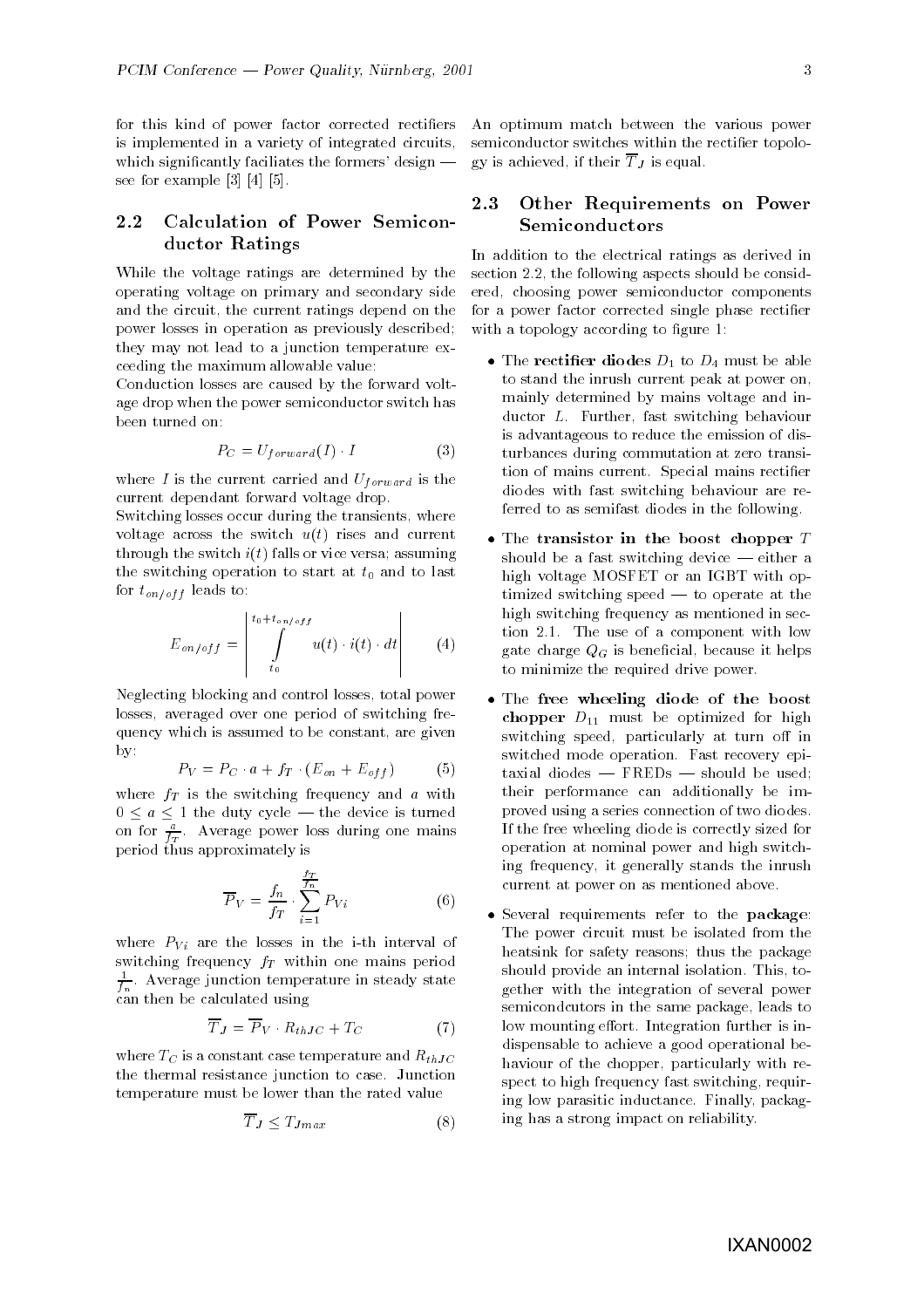### 2.4 Examples of Integrated Power Semiconductors

Different sets of power semiconductor components to build the topology in figure 1 are listed in table 1 together with their major ratings and characteristics as explained in sections 2.2 and 2.3:

- The left columns give IXYS' type designations: Either one type is mentioned, integrating all components  $-$  or two types, the first incorporating the rectifier bridge  $D_1$  to  $D_4$ , the second the boost chopper  $T$  and  $D_{11}$  according to figure 1.
- The next column names the package type. All packages are isolated. The outline of so called Isoplus  $i4^{TM}$  is shown on the left in figure 4; this new package combines features of discrete  $components - it looks similar to - with fea$ tures of modules  $-$  such as isolation and reliability, see [6]. Veridul module package is depicted on the right in figure 4. Eco-Pac is a similar module, however with a smaller footprint of  $30, 3mm$   $47mm$ .
- Features of the chips rectifier  $D_1$  to  $D_4$ , boost chopper transistor  $T$  and free wheeling diode  $D_{11}$  are outlined in the three following columns of table 1.
- Power ratings  $P_n$  of rectifiers composed of the listed components are given in the right columns. They have been calculated according to the approach in section 2.2 for different international mains voltages  $U_n$ .



Figure 4: left: outline of Isoplus i4TM package: dimensions  $\approx 20mm$  21mm; right: outline of Veridul package: dimensions 31; 6mm 63mm

# Three Phase Power Factor Correction

There are several topologies and control methods to implement power factor correction as described in section 1 for three phase systems; a survey of techniques is given in [7].

Different types of three phase power factor corrected rectiers with continuous mains current will be discussed in the following sections.

#### 3.1 Combination of Three Single Phase Rectifiers

It is possible to connect one single phase power factor corrected rectifier as shown in figure 1 and as explained in section 2 between each of the three mains phases and the neutral conductor. However this solution is hardly used because of its drawbacks: Often no neutral conductor is available. Furthermore the rectied power is transferred to three DC links  $-$  one per phase; additional DC-DC converters with galvanic isolation would be needed to make the rectifier a single DC voltage source as commonly required.

True three phase rectifier systems as outlined in the next sections prove to be better solutions.

#### 3.2Three Phase "Vienna" Rectifier

The topology of "Vienna" rectifier is shown in figure 5; it can be characterized as follows:

On the mains side, there is one inductor for each phase  $L_1, L_2, L_3$ . There is no need for a neutral conductor. The circuit will operate with wide input voltage range.

The output of the rectifier is an intermediate circuit with controlled DC voltage between  $L+$  and  $L$  – with center point  $MP$ . It is advantageous that  $\frac{d}{dt}$  due to this division of the output voltage  $\frac{d}{dt}$ switches with lower blocking voltage and thus better conduction characteristics can be used.

There is one controllable switch per phase  $-MOS-$ FETs are depicted. Together with the surrounding four diodes bridges, they operate as bidirectional switches: When turned on, they connect the respective mains phase to the DC center point via two diodes and the inductor, which makes the latter magnetize. When turned off, the inductor demagnetizes into the DC link via the free wheeling diodes connected to  $L+$  or  $L-$  respectively.

It is obvious that this operational principle is similar to the one described for the single phase power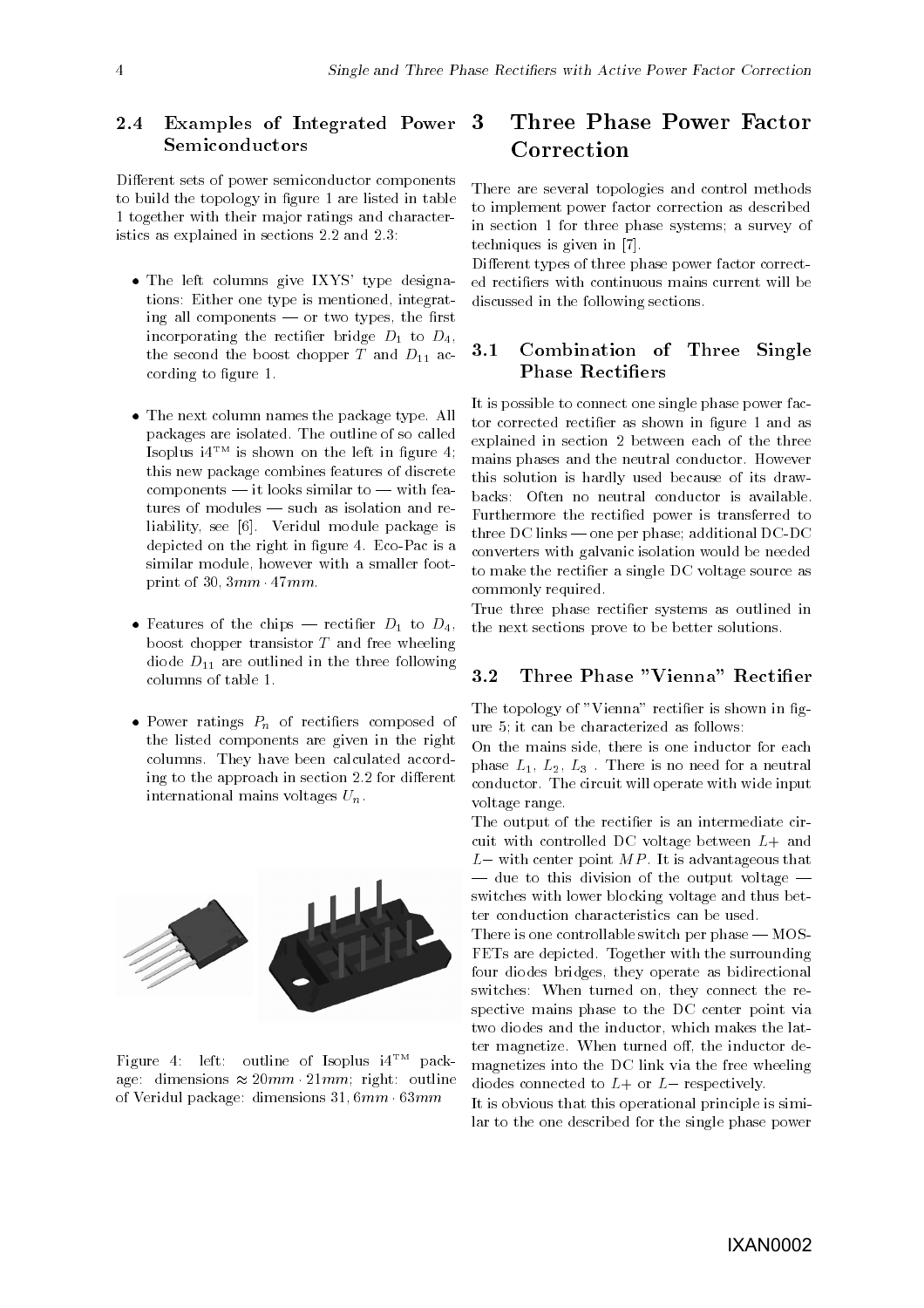Table 1: components for single phase power factor correction: type designations, features and ratings for voltage of intermediate circuit  $U_Z = 400V$ , switching frequency  $f_T = 75kHz$ , case temperature  $T_C = 80^{\circ}C$ 

|           | type designation | features          |           |               | $P_n$ at $U_n$ |           |       |
|-----------|------------------|-------------------|-----------|---------------|----------------|-----------|-------|
| rectifier | chopper          | package(s)        | rectifier | transistor    | diode          | 110V      | 240V  |
|           | VUI9-06N7        | Eco-Pac module    | semifast  | fast IGBT     | ser. FRED      | 900W<br>Ш | 2100W |
| FBO16-08N | FID35-06C        | Isoplus $i4^{TM}$ | standard  | fast IGBT     | ser. FRED      | 950W      | 2600W |
| FBO16-08N | $FMD21-05QC$     | Isoplus $i4^{TM}$ | standard  | $Q_G$ MOS.    | ser. FRED      | 1400W     | 3100W |
|           | $VUM24-05N$      | Veridul module-   | standard  | <b>MOSFET</b> | FRED           | 2200W     | 2800W |
|           | $VUM33-05N$      | Veridul module    | standard  | <b>MOSFET</b> | FRED           | 3300W     | 4200W |



Figure 5: schematic of three phase rectifier with power factor correction — "Vienna" rectifier

factor corrected rectier in section 2.1. Further details about operation and control of the circuit can be found in [8] [9] [10] [11].

In particular, the method explained in [8] permits the calculation of the power ratings of the "Vienna" rectier analogous to the approach for the power factor corrected single phase rectifier as described in section 2.2. Basic ratings and characteristics of "Vienna" rectifiers built with different modules are listed in table 2. A "Vienna" rectier will use one of the indicated modules per phase. As could be expected, its range of rectified power is higher, compared to single phase rectifiers as rated in table 1. The components in table 2 again are isolated modules, where V1-Pack has the same footprint as Veridul package  $-$  see figure 4  $(right)$  — while V2-Pack is bigger with a footprint of  $40, 4mm \cdot 93mm$  according to the higher nominal power. The VUM85 module additionally provides a soft start thyristor for limiting the inrush current at power on, as already discussed in section 2.3.

Table 2: typical nominal three phase mains power  $P_n$  of "Vienna" rectifiers; conditions: mains voltage  $U_{\Delta n} = 400V$ , case temperature  $T_C = 80^{\circ}C$ 

| type                                | package options |                                                  |
|-------------------------------------|-----------------|--------------------------------------------------|
| VUM25-05 $\parallel$ 10kW   V1-Pack |                 |                                                  |
|                                     |                 | VUM85-05A    $30kW$   V2-Pack   soft start thyr. |

### 3.3 Three Switch, Three Phase Unity Power Factor Rectifier with Variable Voltage DC Link

The circuit in figure 6 is again connected to three phase mains via one inductor per phase. Contrary to the "Vienna" rectifier, capacitors are located on mains side of the converter and a direct current is controlled to flow between the terminals  $I+$  and  $I$ on the secondary side. It may for example be conditioned by a following boost chopper and inverted to drive a motor. The circuit again uses bidirectional switches consisting of diodes and transistors  $\cdot$ IGBTs are depicted. Operational principle, control methods and calculation of ratings are comprehen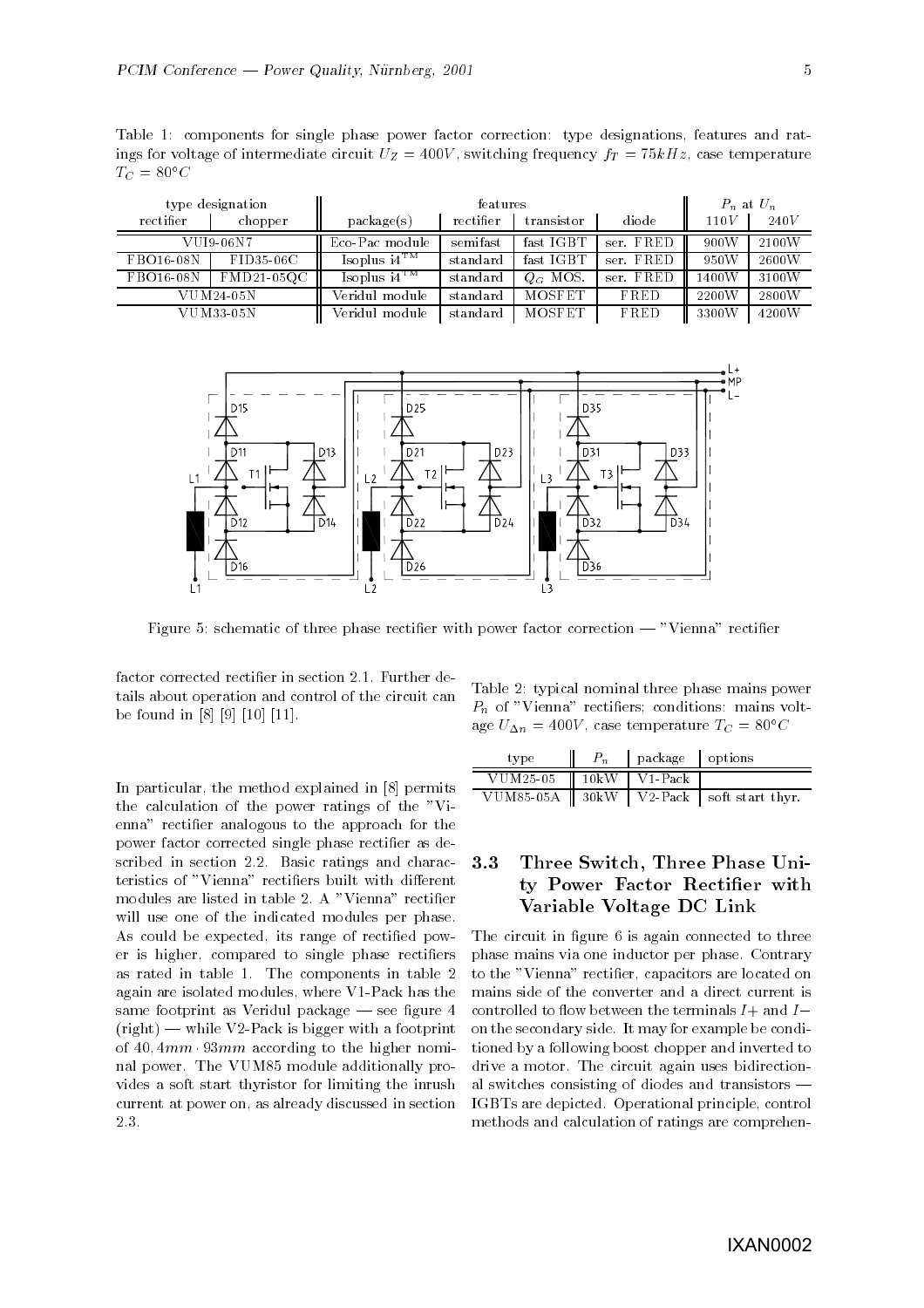sively described in [12]. Table 3 gives ratings of a module, again comprising the power semiconductors for one phase as indicated by the dashed lines in figure 6.



Figure 6: schematic of three switch, three phase unity power factor rectifier with variable voltage DC link

Table 3: typical nominal three phase mains power  $P_n$  of three switch, three phase unity power factor rectier with variable voltage DC link; conditions: mains voltage  $U_{\Delta n} = 400V$ , switching frequency  $f_T = 15kHz$ , case temperature  $T_C = 80^{\circ}C$ 

|            |          | package  |
|------------|----------|----------|
| VUI30-12N1 | - 15 k W | V 1-Pack |

#### 3.4Three Phase Full Bridge

Finally the self commutated three phase full bridge shown in figure 7 should be mentioned to be suitable for three phase power factor correction: Mains would be connected via inductors to the phase terminals  $L_1, L_2, L_3$ , while  $L+$  and  $L-$  represent the constant voltage DC link. The self commutated three phase full bridge can be used as rectifier and inverter; thus it permits bidirectional energy transfer, which is useful for applications with energy recovery. However, the circuit contains twice the amount of controllable switches  $-$  six IGBTs in figure  $7$  — compared to the rectifiers as described in sections 3.2 and 3.3; consequently driving effort is somewhat higher. In the end, the particular requirements of the actual application will decide which solution to prefer.



Figure 7: schematic of three phase full bridge

Anyway, this topology is frequently applied in power electronics. Many control methods are known and implemented in integrated circuits. A variety of integrated power semiconductors for a wide power range is available. Without claiming completeness, table 4 lists some suitable IGBT modules with their most important ratings.

Table 4: self commutated full bridges for three phase power factor correction; blocking voltage  $U_{CEs}$  and DC ratings at case temperature  $T_C = 80^{\circ}$ C of IGBTs ( $I_{C80}$ ) and diodes ( $I_{F80}$ )

| type designation | $U_{CEs}$ | $I_{C80}$ | $I_{F80}$ |  |
|------------------|-----------|-----------|-----------|--|
| M WI30-06 A7     | 600 V     | 30A       | 24A       |  |
| MWI50-06A7       | 600V      | 50 A      | 45 A      |  |
| M WI75-06 A7     | 600V      | 60 A      | 85 A      |  |
| MWI100-06A8      | 600 V     | 88 A      | 88 A      |  |
| MWI150-06A8      | 600V      | 130 A     | 130A      |  |
| MWI200-06A8      | 600V      | 165A      | 165 A     |  |
| MWI15-12A7       | 1200V     | 20A       | 17A       |  |
| M WI25-12A7      | 1200V     | 35 A      | 33 A      |  |
| M WI35-12A7      | 1200V     | 44 A      | 33 A      |  |
| MWI50-12A7       | 1200V     | 60 A      | 70 A      |  |
| MWI75-12A8       | 1200V     | 100A      | 100A      |  |
| MWI100-12A8      | 1200 V    | 120A      | 130 A     |  |

# **Conclusion**

Power factor correction is introduced to avoid mains disturbances caused by the increasing number of mains rectiers, suppliing all kinds of electrical devices. The mode of operation of single phase rectifiers with active power factor correction has been described; based on its knowledge, the ratings of this kind of mains rectiers and of power semiconductor components they are equipped with respectively have been calculated. Further, several